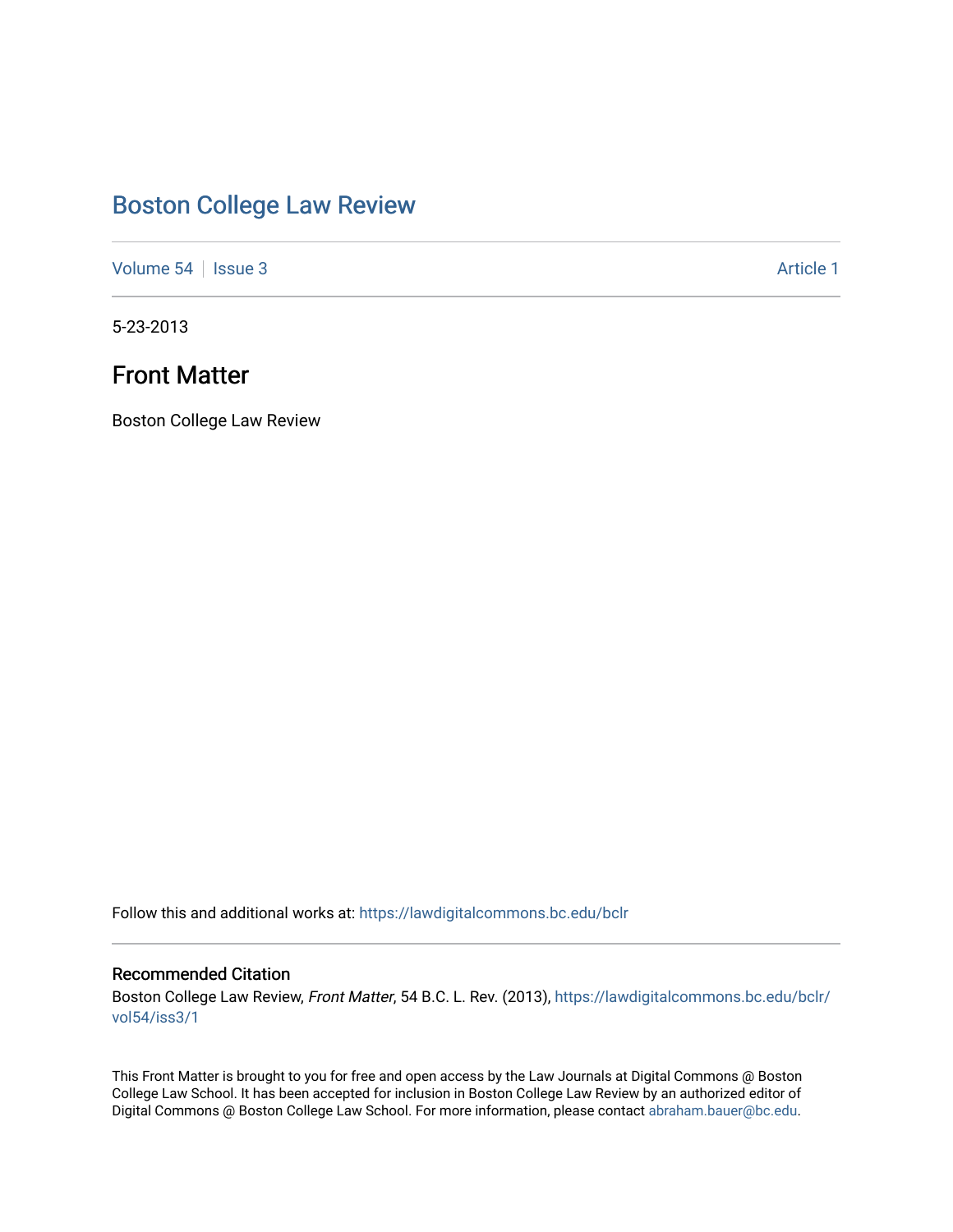# **BOSTON COLLEGE LAW REVIEW and INTERNATIONAL AND COMPARATIVE LAW REVIEW**

| <b>BCLR 54:3</b>                       | <b>MAY 2013</b>                                                                                | <b>ICLR 36:2</b> |
|----------------------------------------|------------------------------------------------------------------------------------------------|------------------|
|                                        | <b>FILLING POWER VACUUMS IN THE NEW GLOBAL LEGAL ORDER</b>                                     |                  |
|                                        |                                                                                                |                  |
| <b>ROLE OF LAW</b>                     | INTRODUCTION: GLOBALIZATION, POWER, STATES, AND THE                                            |                  |
| <b>SYMPOSIUM ESSAYS</b>                |                                                                                                |                  |
| <b>ORDER</b>                           | KEYNOTE: FILLING POWER VACUUMS IN THE NEW GLOBAL LEGAL                                         |                  |
|                                        | Panel: Globalization, Deregulation, Power, and Agency                                          |                  |
| <b>AGENTS OF CORPORATE CAPITALISM?</b> | <b>GLOBALIZATION AND HEGEMONY SHIFT: ARE STATES MERELY</b>                                     |                  |
|                                        | A FRAMEWORK FOR ASSESSING GLOBAL ECONOMIC GOVERNANCE                                           |                  |
| <b>CONSTITUTION OF THE WTO</b>         | OPPORTUNISM AND TRADE LAW REVISITED: THE PSEUDO-                                               |                  |
|                                        | A PRÉCIS OF ON GLOBAL JUSTICE, WITH EMPHASIS ON<br>IMPLICATIONS FOR INTERNATIONAL INSTITUTIONS |                  |
| POWER, RULES, AND THE WTO              |                                                                                                |                  |
|                                        | Panel: Legal Practice and the Legal Profession in the Global World                             |                  |
| <b>GLOBALIZATION</b>                   | <b>INSTITUTIONAL BRIDGING: HOW LARGE LAW FIRMS ENGAGE IN</b>                                   |                  |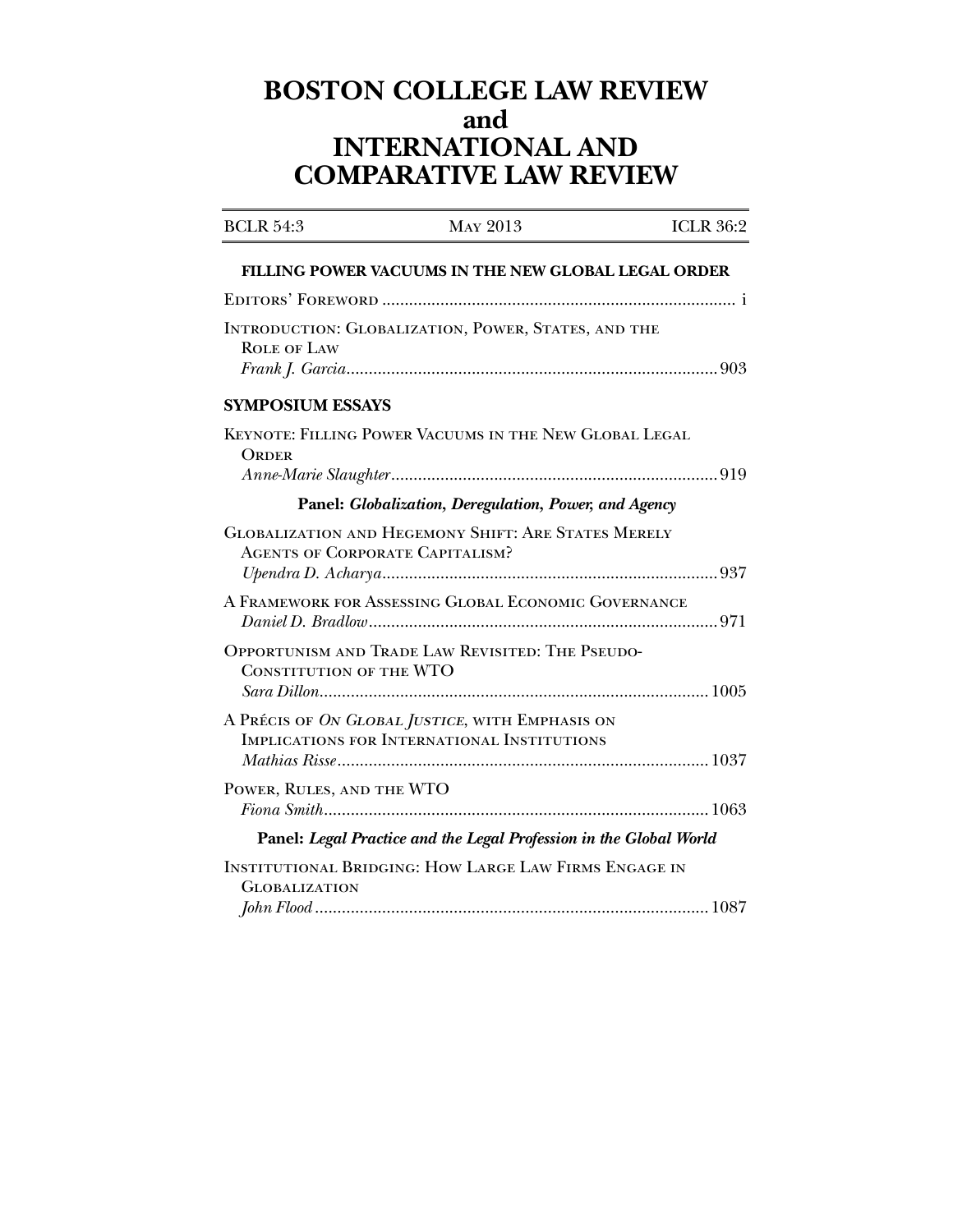| U.K. REFUGEE LAWYERS: PUSHING THE BOUNDARIES OF DOMESTIC<br>COURT ACCEPTANCE OF INTERNATIONAL HUMAN RIGHTS LAW                                                    |  |
|-------------------------------------------------------------------------------------------------------------------------------------------------------------------|--|
| THE RISE OF THE CORPORATE LEGAL ELITE IN THE BRICS:<br>IMPLICATIONS FOR GLOBAL GOVERNANCE                                                                         |  |
| Panel: Combat Strategies and the Law of War in the Age of Terrorism                                                                                               |  |
| TRAINING ARMY JUDGE ADVOCATES TO ADVISE COMMANDERS AS<br><b>OPERATIONAL LAW ATTORNEYS</b>                                                                         |  |
| THE EVOLVING JURISPRUDENCE OF THE CRIME OF RAPE IN<br><b>INTERNATIONAL CRIMINAL LAW</b>                                                                           |  |
| <b>NOTES</b>                                                                                                                                                      |  |
| Labor and Commercial Arbitration: The Court's Misguided                                                                                                           |  |
| Not Quite Filling the Gap: Why the Miscellaneous Expense<br>Allowance Leaves the NCAA Vulnerable to Antitrust                                                     |  |
| International Organ Trafficking Crisis: Solutions Addressing                                                                                                      |  |
| Norm Conflict, Fragmentation, and the European Court of                                                                                                           |  |
| Frankly, My Dear America, We Don't Give a Damn: Comparing<br>Chinese and European Trade Barriers to American<br>Audiovisual Works and the American Response  1385 |  |
| The Dangers of Eyewitness Identification: A Call for Greater<br>State Involvement to Ensure Fundamental Fairness 1415                                             |  |
| Prisoners of Fame: How an Expanded Use of Intrusion upon<br>Psychological Seclusion Can Protect the Privacy of Former                                             |  |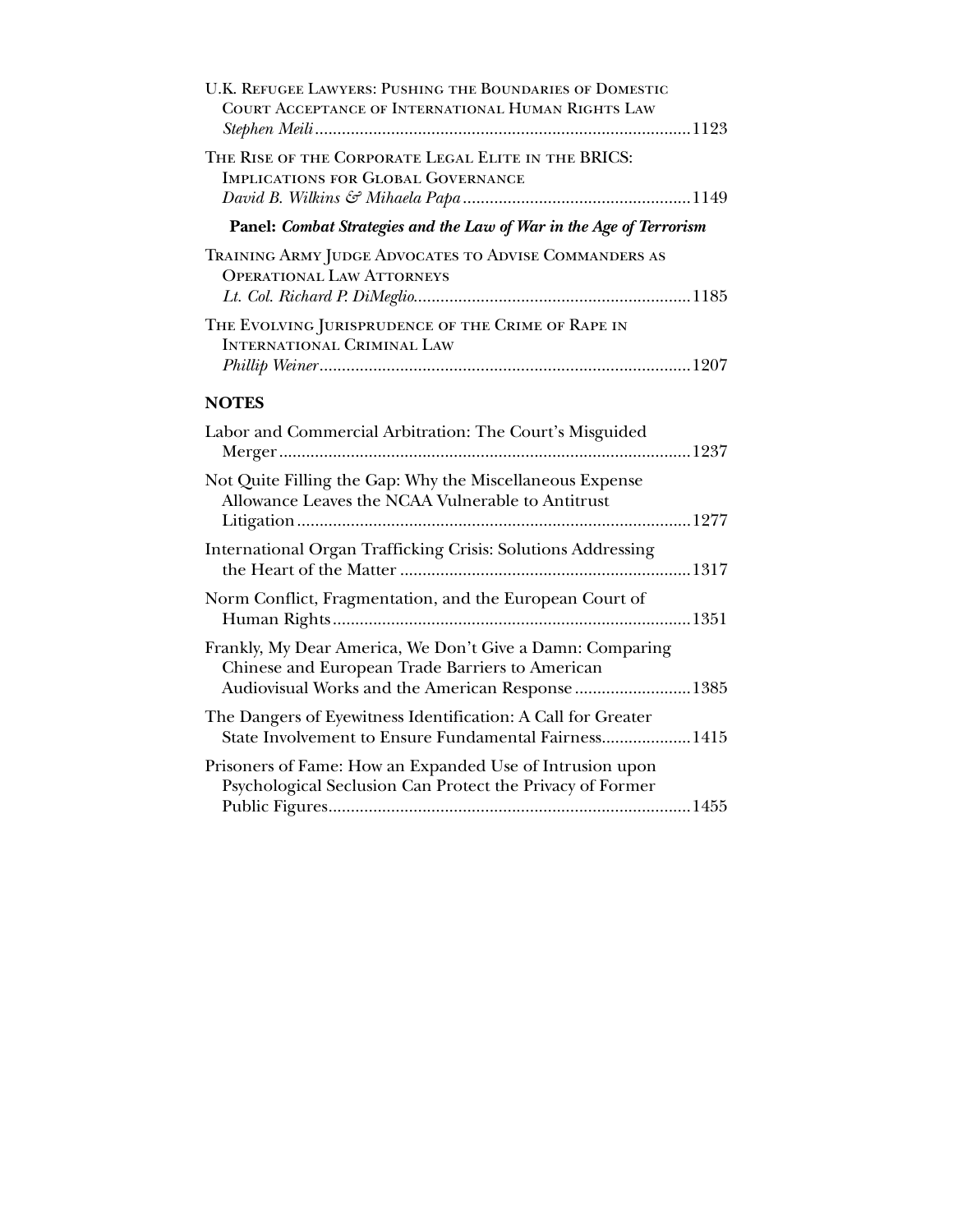Boston College Law School publishes the *Boston College Law Review* (ISSN 0161-6587) five times per year: in January, March, May, September, and November. In addition, the *Review* publishes an electronic supplement, the *E. Supp.*, once per year. Editorial and Business Offices: Boston College Law Review, 885 Centre Street, Newton Centre, Massachusetts 02459. Telephone: (617) 552-8557; email: bclr@bc.edu. Periodical-class postage paid at Boston, Massachusetts and additional mailing offices. POSTMASTER: Send address changes to Boston College Law Review, P.O. Box 465, Hanover, PA 17331.

Current subscription: \$40.00; single issues: \$10.00 (plus \$10.00 for foreign mailing for both).

The *Boston College International & Comparative Law Review* (ISSN 0277-5778) is published semiannually at Boston College Law School. Address all correspondence to the *Boston College International & Comparative Law Review*, Boston College Law School, 885 Centre Street, Newton Centre, Massachusetts 02459. Telephone number: (617) 552-8557. Email address: iclr@bc.edu.

Current subscription: \$20.00; single issues: \$10.00 (plus \$10.00 for foreign mailing for both).

Issues from the current and previous years' volumes are available upon request. Back issues (of volumes 1–53 of the BCLR and 1–35 of the ICLR) may be obtained from William S. Hein & Co., Inc. Warehouse, 24 East Ferry St., Buffalo, New York 14209–1987, (716) 882–2600. (Back issues in electronic format are available at HeinOnLine http://heinonline.org/). Please direct requests for later issues to Sheridan Press, 450 Fame Avenue, Hanover, PA 17331, (717) 632–3535.

 Address changes should be sent at least 45 days before the date of the issue with which it is to take effect. The post office will not forward copies unless subscribers provide extra postage. **Claims for missing issues will be honored for one year from the date of publication only.** Direct subscription queries, claims, and address changes to:

> Boston College Law Review Boston College International & Comparative Law Review P.O. Box 465 Hanover, PA 17331 (717) 632–3535 (ask for Subscriber Services) Fax: (717) 633–8920 Email: pubsvc.tsp@sheridan.com

 Except as otherwise expressly provided, the author of each article in this volume has granted permission for copies of that article to be made and used by nonprofit educational institutions, so long as copies are distributed at or below cost and provided that author and journal are identified and that proper notice of copyright is affixed to each copy.

Copyright © 2013 by Boston College Law School

**This joint issue of the reviews may be cited as either B.C. L. Rev. or B.C. Int'l & Comp. L. Rev.**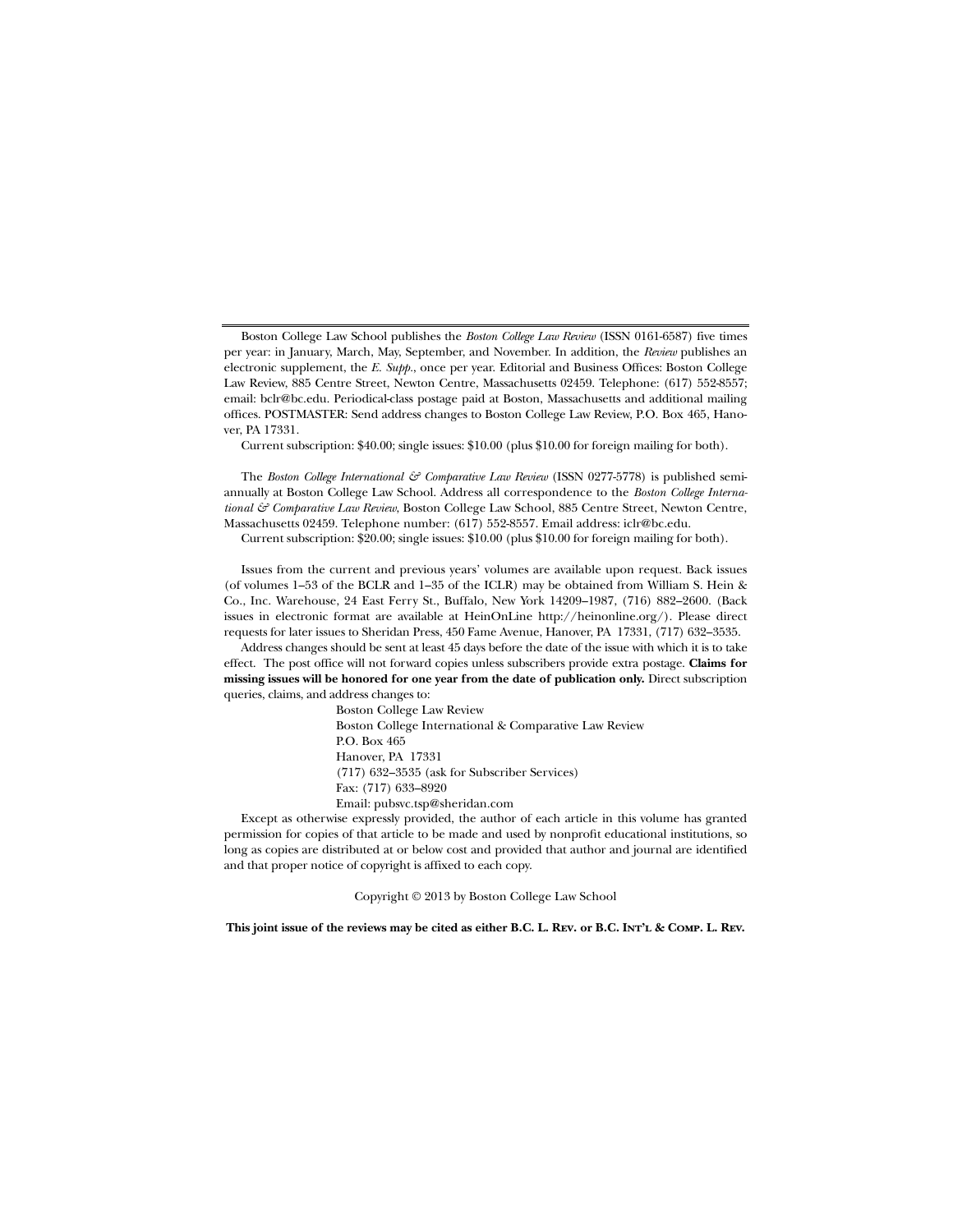# **BOSTON COLLEGE LAW REVIEW**

## VOLUME LIV May 2013 NUMBER 3

MATHILDA MCGEE-TUBB *Editor in Chief*

Jennifer Kent *Executive Articles Editor* 

Michael Palmisciano *Managing Editor*

PAUL EASTON *Executive Articles Editor*

Laura Kaplan *Executive Notes Editor*

*Symposium Editors Articles Editors*  Alyssa Hill Allison Stoddart

Nikolas Abel Priya Amar Allison Anderson Lauren Behr Tyler Bernstein Noah Brown Brendan Campbell

Tristan Axelrod **KATE BARRY** Melissa Brenner Christopher Cifrino Laura Diss Nicholas Drew Brandon K. Dunn Robert Dzialo Evelyn Fanneron Kevin Finnerty Nicole Fontaine Lynndon Groff Mary Hagedorn Matthew Harris

> Brian Galle *Faculty Advisor*

Nick Szydlowski *Webmaster*

Mary-Rose Papandrea *Faculty Advisor*

JOHN GORDON *Director, Law Review Publications* Frederick Thide *Managing Editor* 

Lavinia Weizel *Executive Articles Editor* 

Kimberley P. Ver Ploeg *Executive Comments Editor* 

Michael Coutu Drew Goodwin Nicholas Matteson Ellen Melville Brett Morrison

*Senior Editors* 

Colin Chazen Julia Chen Molly Clayton David Gusella Nathan G. Ingham Alycia Kennedy

### **STAFF**

BRETT M. JACKSON Thomas James Emily Jennings Sarah Kellogg Nathaniel Koslof Timothy Kulis Kelly LeGaye DAVID LIBARDONI Daniel Long Riley Lovendale Nicholas Macri Ethan Marks MATTHEW MCDONOUGH Brian McNeil

> DAVID OLSON *Faculty Advisor*

JOAN SHEAR *Library Liaison*

Cassandra Roth James J. Schneider Irina Sivachenko Claire M. Specht Dana Walsh

Eric Lee Paul Momnie Benjamin Piper Dani K. Saba Jennifer Scro Susannah Sipe Daniel Winer

Jacob Merkel Yavor Nechev Joshua Neifeld Andrew Peace Ryan Perry Nicholas Poli Caitlin Sawyer Stefanie Tedesco Monica Thoele ANDREW TROMBLY Melissa Waite Rachel Weisblatt Mark Woodroffe Janice Ye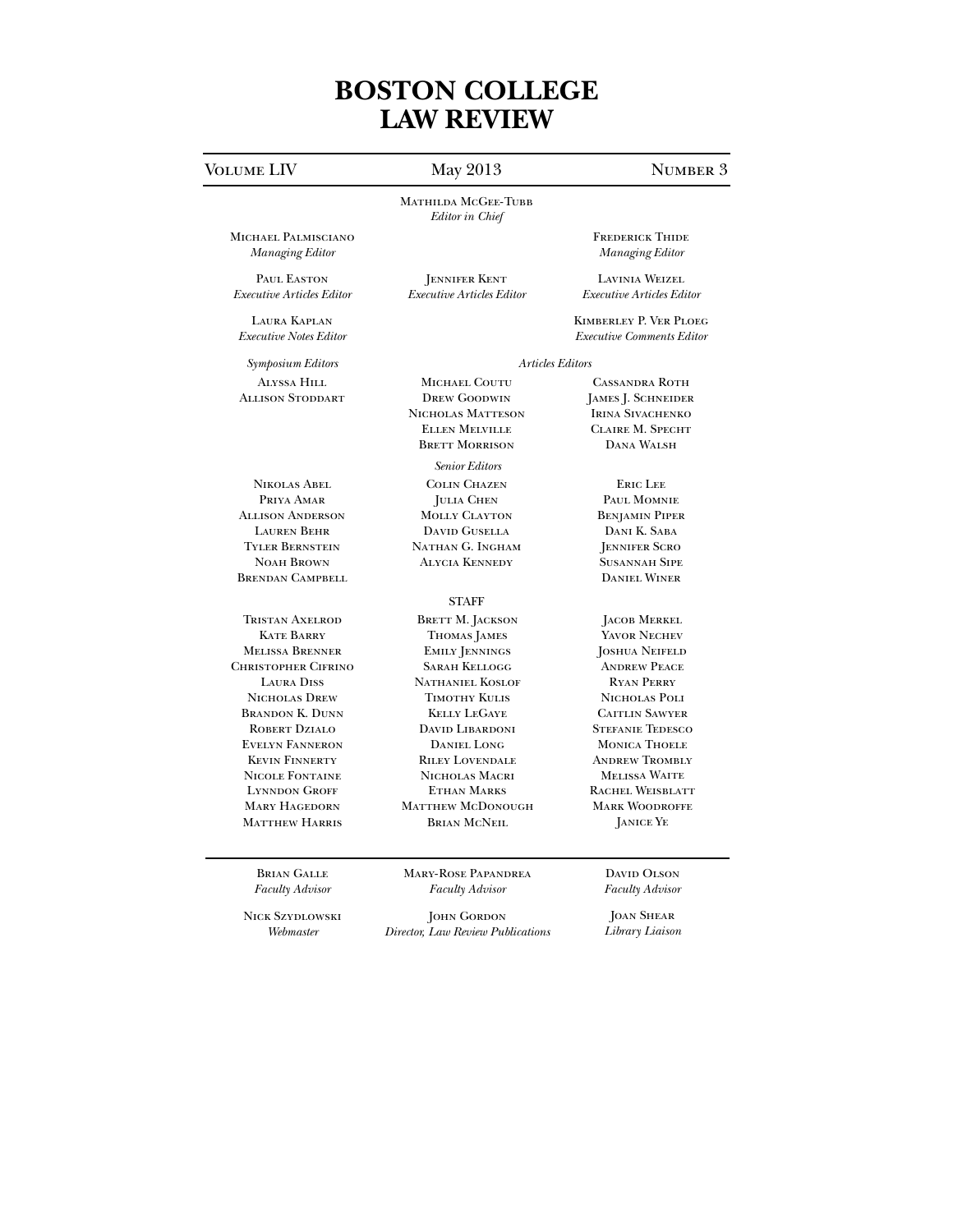# **BOSTON COLLEGE INTERNATIONAL AND COMPARATIVE LAW REVIEW**

## VOLUME XXXVI SPRING 2013 NO. 2

## **BOARD OF EDITORS**

Paul Caligiuri *Editor in Chief*

John J. Liolos Karinna Russo *Executive Articles Editors*

Rebecca E. Maret *Executive Note Editor*

William P. Lane Mary Lentowski *Articles Editors* 

Michael A. Shinall *Senior Editor* 

Sarah M. Fallon Sarah Levitan Daniel Marden Shalia Sakona *Note Editors*

## **STAFF** Ben Higgins

JONATHAN CARLONE SHAE FITZPATRICK JESSICA FRATTAROLI James Gavin Daniel Grunert

JOHN GORDON *Director of Law Review Publications* Javier Jaramillo David Kete

Lindsay Hoyle

Nick Szydlowski *Webmaster*

Mark Sullivan *Library Liaison*

Vanessa A. Arslanian Samantha A. Miko *Managing Editors*

Emily Kelly *Executive Comment Editor*

JORI GRAVELYN *Symposium Administrator*

> Sherry Ly Kathryn Manza Samuel Richard Steven Rose Erik Stier

## **FACULTY ADVISORS**

FRANK J. GARCIA DAVID A. WIRTH